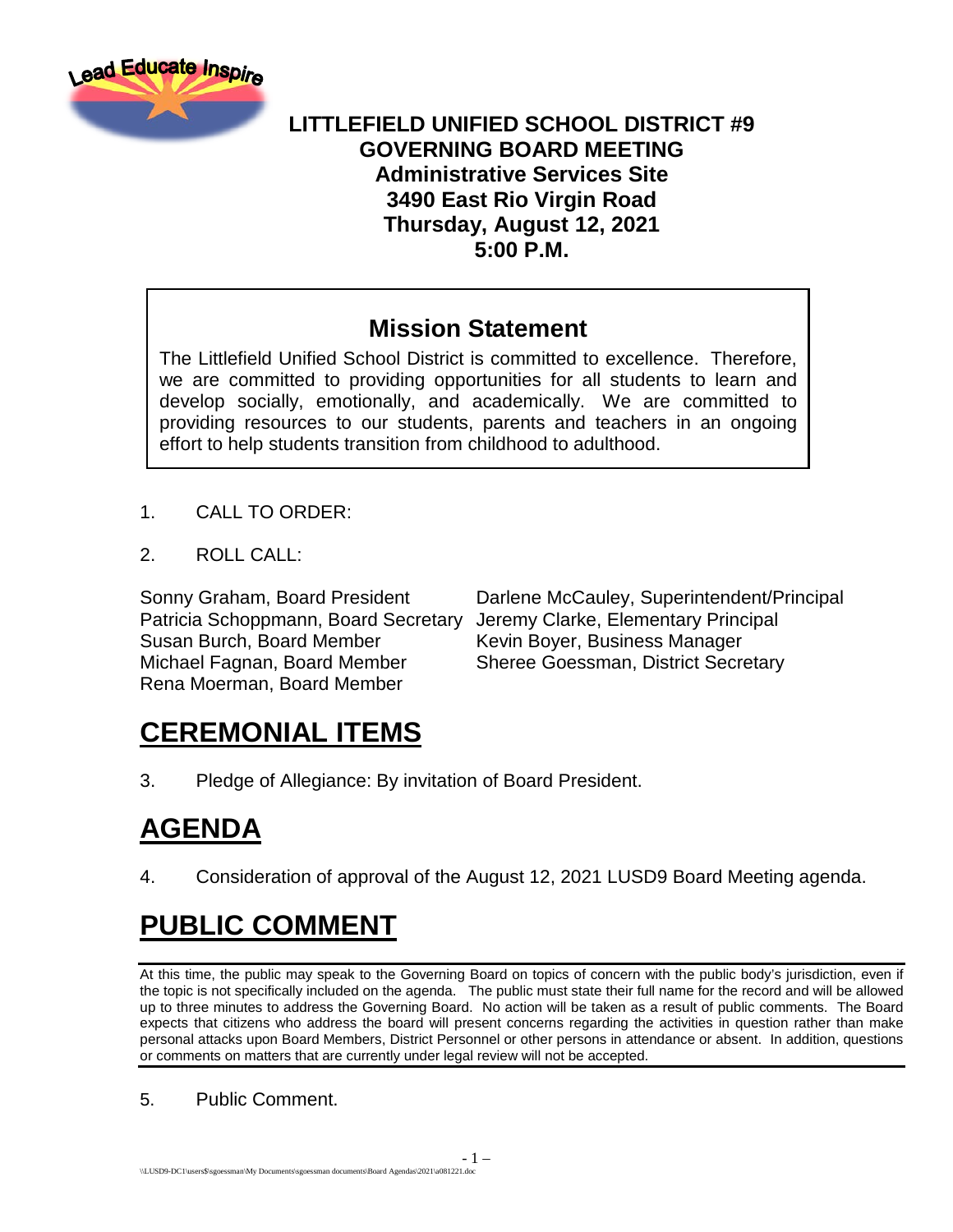

## **INFORMATION AND DISCUSSION:**

- 6. Mr. Boyer, Business Manager.
	- a. Student Activity Balance.
	- b. Budget Update.
	- c. Food Service Financial.
	- d. Other
- 7. Mr. Jeremy Clarke, Elementary Principal
	- a. School Updates
	- b. Upcoming Dates
		- i. August 9, 2021 First day of school.
		- ii. August 13, 2021  $\omega$  1:30 p.m. Back to School Water Day
		- iii. August 16, 2021 First day of school for Preschool.
		- iv. August 20, 2021 Extracurricular Day No School
		- v. September 3, 2021 Extracurricular Day No School
		- vi. September 6, 2021 Labor Day No School
		- vii. September 7, 2021 Progress Reports Sent Home.
		- viii. September 10, 2021 @ 10:00 a.m.  $-1^{st}$  & 2<sup>nd</sup> Grandparents program and lunch.
	- c. Other
- 8. Mrs. McCauley, Superintendent/Principal
	- a. School Update.
	- b. Upcoming Dates
		- i. August 9, 2021 First day of school.
		- ii. August 19, 2021  $@$  3:00 p.m.  $-$  Back to School Night.
		- iii. August 20, 2021 Extracurricular Day No School
		- iv. September 3, 2021 Extracurricular Day No School
		- v. September 6, 2021 Labor Day No School.
		- vi. September 17, 2021 Extracurricular Friday No School.
	- c. Other.
- 9. Board Reports.
	- a. Other

# **CONSENT AGENDA**

Approval of Routine Orders of Business. Documentation concerning the matters on the Consent Agenda may be reviewed at the Littlefield Unified School District Office, located at 3490 East Rio Virgin Road, Beaver Dam, Arizona. Any Board Member may request an item be pulled off the agenda for further discussion.

- 10. Consideration of approval of the July 8, 2021 Governing Board Meeting Minutes.
- 11. Consideration of approval of Vouchers and Stipends:
	- a. LUSD9 Payroll Vouchers: 28/2128,02/2202, 03/2203, 04/2204.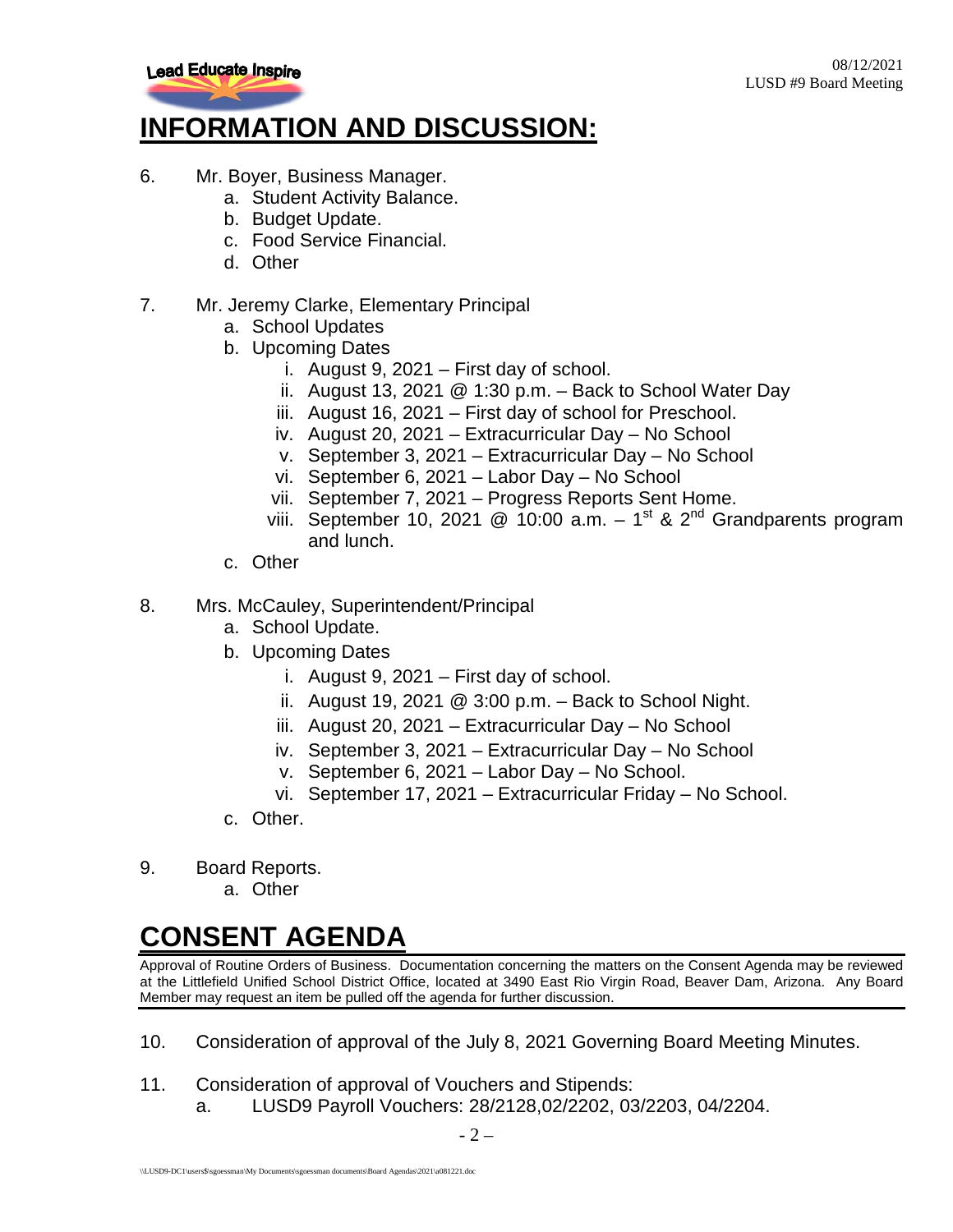

- b. LUSD9 Vouchers: 1026, 1027, 1001, and 1002.
- c. Stipends
	- i. Alma Quezada (Summer Food Service Substitute)
	- ii. Celia Hoggard (Jr/Sr High School Registration)
	- iii. Wende Wolfe-Perez (Student Schedules & PowerSchool Training)

(Members of the public may view the content of the vouchers 24 hours prior to the board meeting in the district office.)

12. Consideration of approval of FY 2021/2022 Certified and Classified Personnel, Substitute Personnel, and Coaches per the attached list, including the following:

| <b>Name</b>        | <b>Position</b>                           | <b>Effective</b><br><b>Date</b> |
|--------------------|-------------------------------------------|---------------------------------|
| Barber, Wendy      | <b>Substitute Bus Driver</b>              | 08/09/2021                      |
| Clark, Tracy       | <b>Bus Driver</b>                         | 08/02/2021                      |
| Griffiths, Allison | <b>Elementary School Aide</b>             | 08/05/2021                      |
| Hafen, Chy Anne    | <b>Elementary School Aide</b>             | 08/05/2021                      |
| Hernandez, Irania  | <b>Substitute School Aide</b>             | 08/09/2021                      |
| Hershberger, Kacy  | Custodian                                 | 07/22/2021                      |
| Jenkins, Sandy     | <b>Temporary Custodian</b>                | 08/06/2021                      |
| Lind, Chris        | <b>Substitute Teacher</b>                 | 08/09/2021                      |
| McDonnell, Charyn  | Substitute School Aide & Volleyball Coach | 08/04/2021                      |
| Rodriguez, Sara    | 5 <sup>th</sup> Grade Teacher             | 08/05/2021                      |
| Schmersal, Bryan   | <b>Football Coach</b>                     | 08/02/2021                      |

13. Consideration of Termination.

| <b>Name</b>       | <b>Position</b>           | <b>Effective</b><br>Date |
|-------------------|---------------------------|--------------------------|
| Didriksen, Kevin  | Custodian                 | 08/02/2021               |
| Hernandez, Irania | <b>School Aide</b>        | 07/21/2021               |
| Williams, Tanner  | <b>Elementary Teacher</b> | 07/28/2021               |

#### **ACTION ITEMS AND/OR DISCUSSION**

- 14. Consideration of approval of a request by Tanner Williams to waive the liquidated damages fee of \$2500 per the Certified Teacher Contract. \*The Employee may request this item be discussed in Executive Session pursuant to ARS § 38-431.03 (A)(1).
- 15. Consideration of approval of donations received by the District per Policy KCD.
	- a. Canyonlands Clinic \$1500 for Football Team Covid Testing.
	- b. Karen Fielding \$2500 for Theatre Program.
	- c. Mesquite Elks Lodge Donation of flags for schools.
	- d. Kroger \$132.55 to the General Account.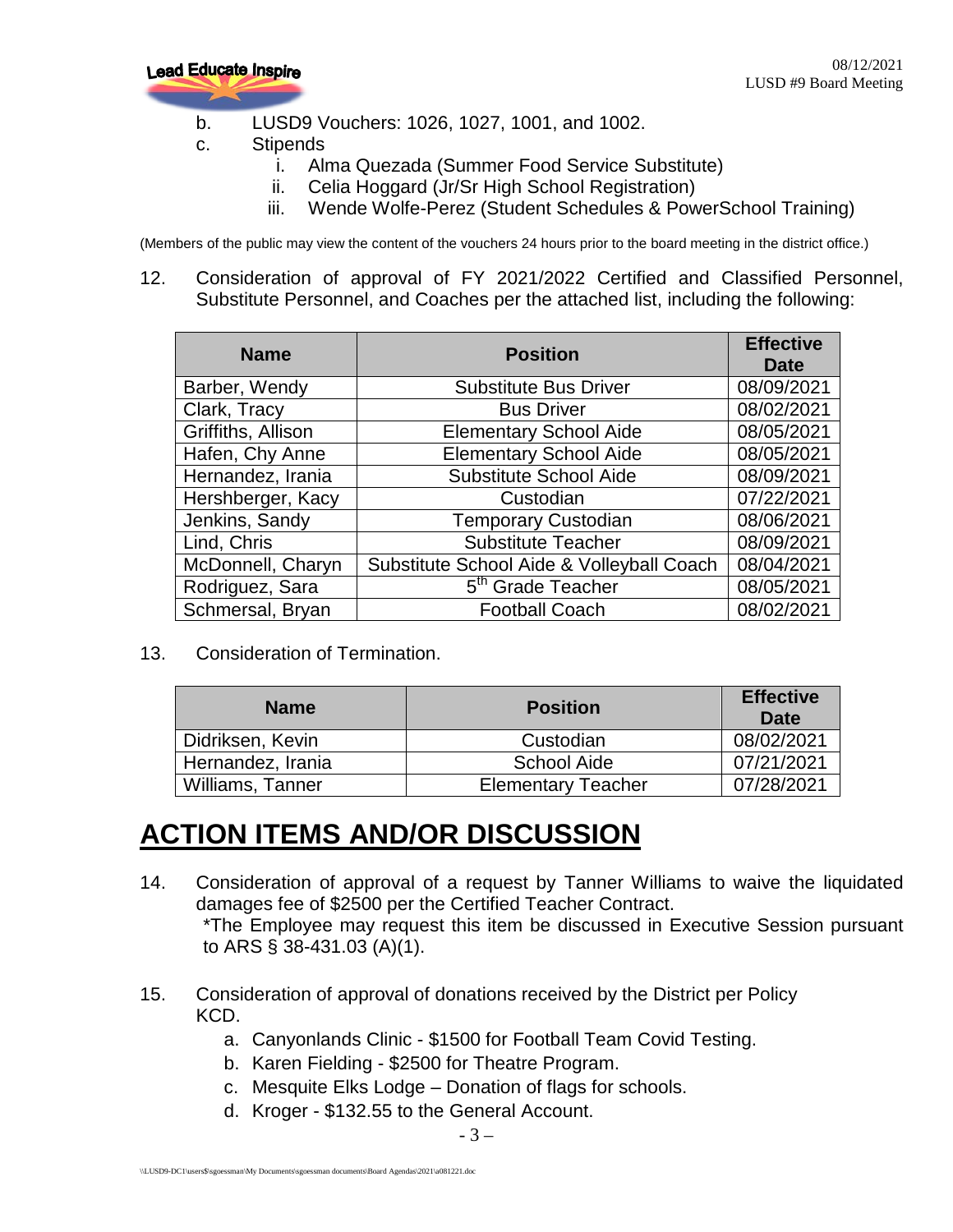

- e. Kroger \$101.71 to the Elementary School.
- f. Kroger \$152.93 Quarter 4/21-6/21
- g. Pappas Kids Backpacks and school supplies.
- 16. Discussion regarding vehicles travelling on highway 91 due to bridge reconstruction.
- 17. Discussion and possible action regarding the return to school safely plan.
- 18. Discussion regarding possibly hiring a school nurse for diabetic students.
- 19. Consideration of approval WorldStrides 2022 West Coast STEM Trip.
- 20. Consideration of approval of a statement indicating the Governing Board previously held two public meetings to adopt the 4-day week and plans to use a 4-day week as an instructional model going forward.
- 21. Discussion and possible action to approve the Arizona School Boards Association's (ASBA) draft 2022 Political Agenda, and, direct the District's delegate to the ASBA delegate assembly to represent the Board's determined position.
- 22. Consideration of approval of FY 2021/2022 Stipend List.
- 23. September Agenda Items.

#### **INFORMATION ITEMS**

- 24. News articles about the schools.
- 25. Upcoming Governing Board Conferences:
	- a. ASBA 45<sup>th</sup> Annual Law Conference September 8-10, 2021 Scottsdale.
	- b. 2021 Delegate Assembly, September 11, 2021 Scottsdale, AZ.
	- c. ASBA Mohave County Meeting, September 29, 2021 Kingman, AZ.

#### **EXECUTIVE SESSION**

The Board may move to discuss items in an Executive Session pursuant to ARS §38-431.01 (A)(1), (3) and (4), which authorizes discussion and consideration of employment, assignment, appointment, promotion, dismissal, salaries, disciplining or resignation of a public officer, appointee or employee of the District.

- 1. Motion to adjourn to executive session.
- 2. Motion to return to open meeting to vote on items discussed in Executive Session, as needed.

### **ADJOURNMENT**